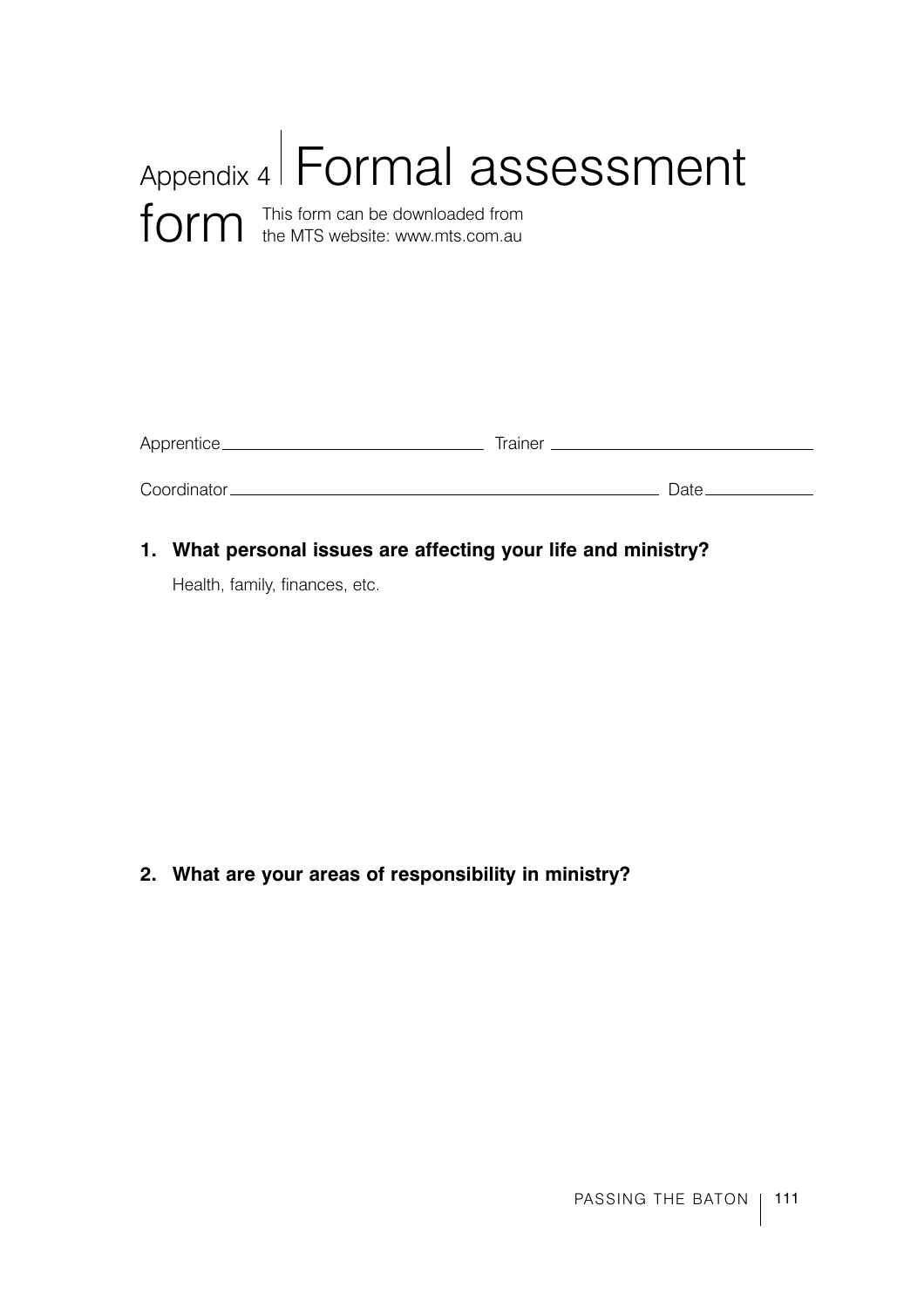## **3. Who are the people you are ministering to?**

- Evangelistic contacts
- One-to-one ministries
- Bible study or other groups
- Training others in ministry

## **4. Weekly timetable**

Balancing ministry, family, rest, etc.

| <b>Monday</b> | <b>Tuesday</b> | Wednesday Thursday<br>$\epsilon$ |          | Friday   | <b>Saturday</b> | <b>Sunday</b> |
|---------------|----------------|----------------------------------|----------|----------|-----------------|---------------|
|               |                |                                  |          |          |                 |               |
|               |                |                                  |          |          |                 |               |
| Lunch         | Lunch          | : Lunch                          | : Lunch  | : Lunch  | : Lunch         | : Lunch       |
|               |                |                                  |          |          |                 |               |
|               |                |                                  |          |          |                 |               |
| Dinner        | : Dinner       | Dinner<br>÷.                     | : Dinner | : Dinner | Dinner<br>÷     | Dinner        |
|               |                |                                  |          |          |                 |               |
|               |                |                                  |          |          |                 |               |
|               |                |                                  |          |          |                 |               |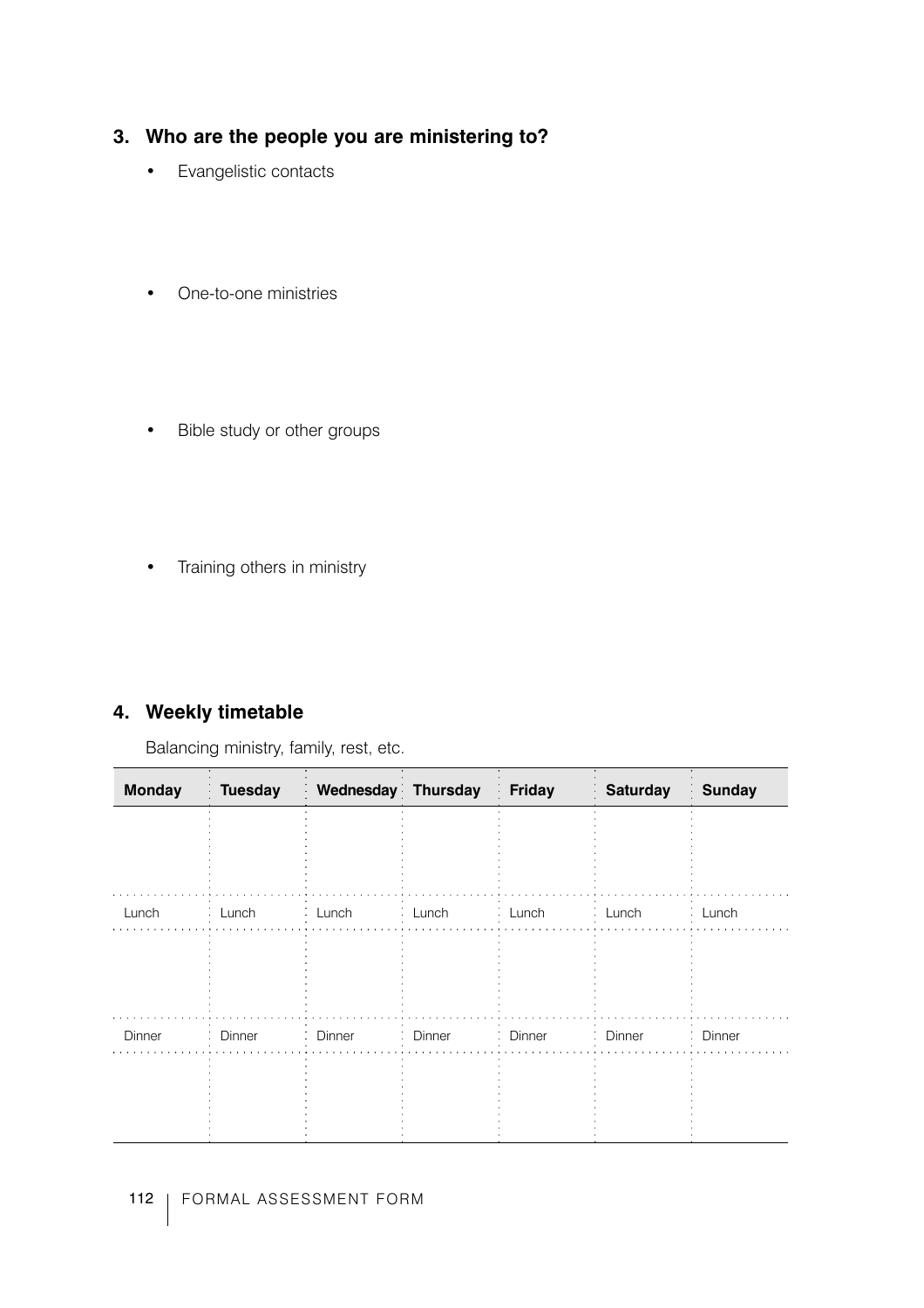**5. What difficulties are you facing in ministry?**

**6. How is the apprenticeship clarifying your strengths and weaknesses in ministry?**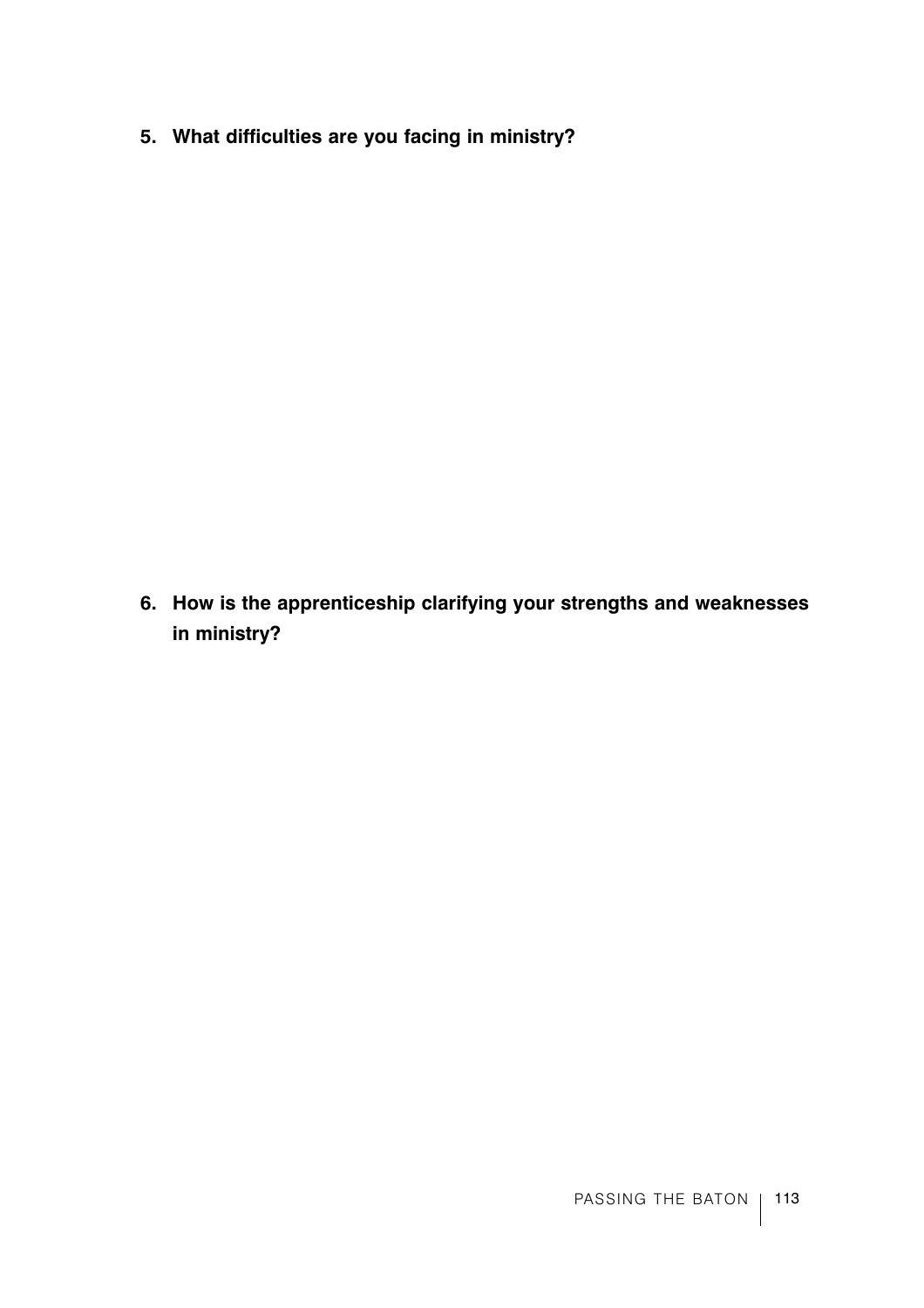| <b>Key training</b><br>area | Goal | <b>Action</b> | By<br>when |
|-----------------------------|------|---------------|------------|
| Conviction                  |      |               |            |
|                             |      |               |            |
|                             |      |               |            |
|                             |      |               |            |
|                             |      |               |            |
|                             |      |               |            |
| <b>Character</b>            |      |               |            |
|                             |      |               |            |
|                             |      |               |            |
|                             |      |               |            |
|                             |      |               |            |
|                             |      |               |            |
|                             |      |               |            |
| Competence                  |      |               |            |
|                             |      |               |            |
|                             |      |               |            |
|                             |      |               |            |
|                             |      |               |            |
|                             |      |               |            |

## **7. Review your development plan. What needs to stay the same and what needs to change?**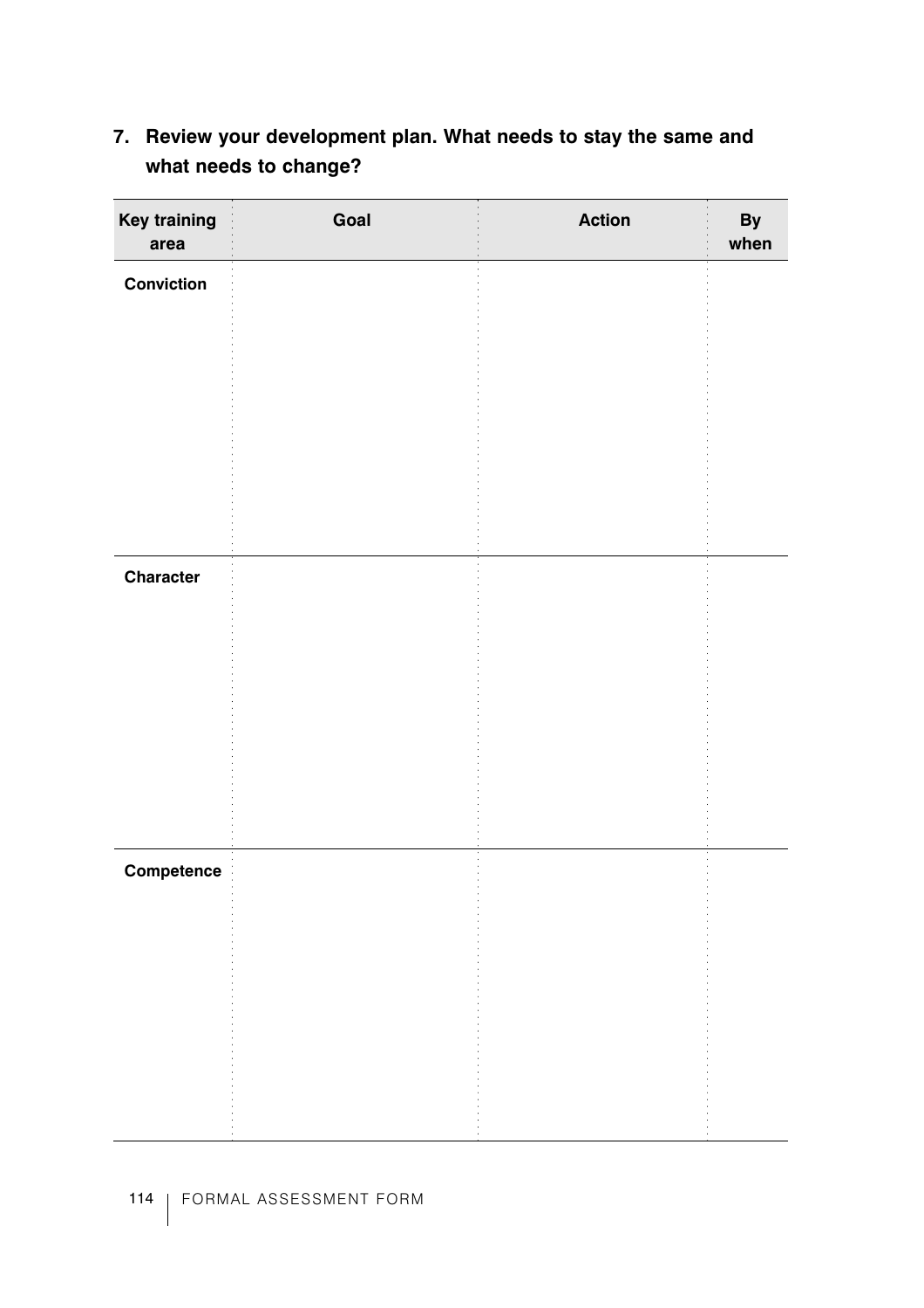## **8. Observation and feedback exercises**

Summarize progress in these areas:

| <b>Exercise</b>                  | Summary of feedback from trainer |
|----------------------------------|----------------------------------|
| Walk-up evangelism               |                                  |
|                                  |                                  |
| Visiting new contacts            |                                  |
|                                  |                                  |
| Serving others at church         |                                  |
|                                  |                                  |
| Reading the Bible one-to-one     |                                  |
|                                  |                                  |
| Leading a Bible study discussion |                                  |
|                                  |                                  |
| Giving an evangelistic talk      |                                  |
|                                  |                                  |
| Giving a talk on a Bible passage |                                  |
|                                  |                                  |
| Reading the Bible in meetings    |                                  |
|                                  |                                  |
|                                  |                                  |